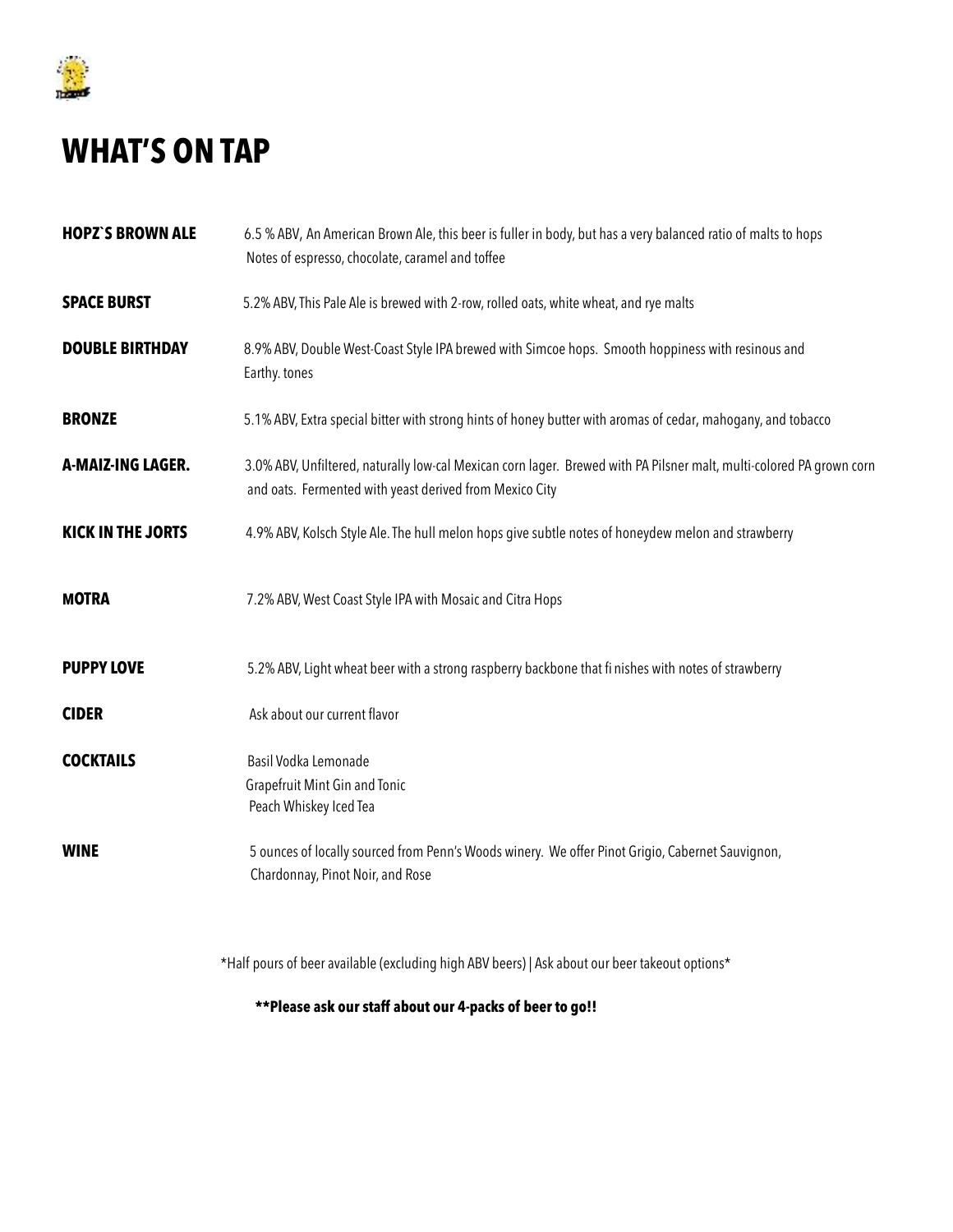

# **WOOD-FIRED CLASSIC NEAPOLITAN PIZZA**

### **\*Vegan mozzarella cheese available upon request**

**TRENTON NAPOLI** / 13 **\*** "Upside down pizza" – shredded mozzarella, organic tomato sauce, parmesan, oregano, fresh garlic

**VEGGIE MODENA** / 15 **\***  Organic tomato sauce, shredded mozzarella, oregano, cremini mushrooms, red onions, spinach, aged balsamic

**SUMMER COB/** 16**\***  Romano, shredded mozzarella, goat cheese, oven-roasted local corn, roasted asparagus with garlic and rosemary

**HEIRLOOM CAPRESE/** 15**\***

Shredded mozzarella topped with heirloom tomatoes, fresh mozzarella basil and balsamic

**TRADITIONAL** / 12.50**\***  Organic tomato sauce, shredded mozzarella

**\*=Denotes that item is vegan or can be made vegan.**